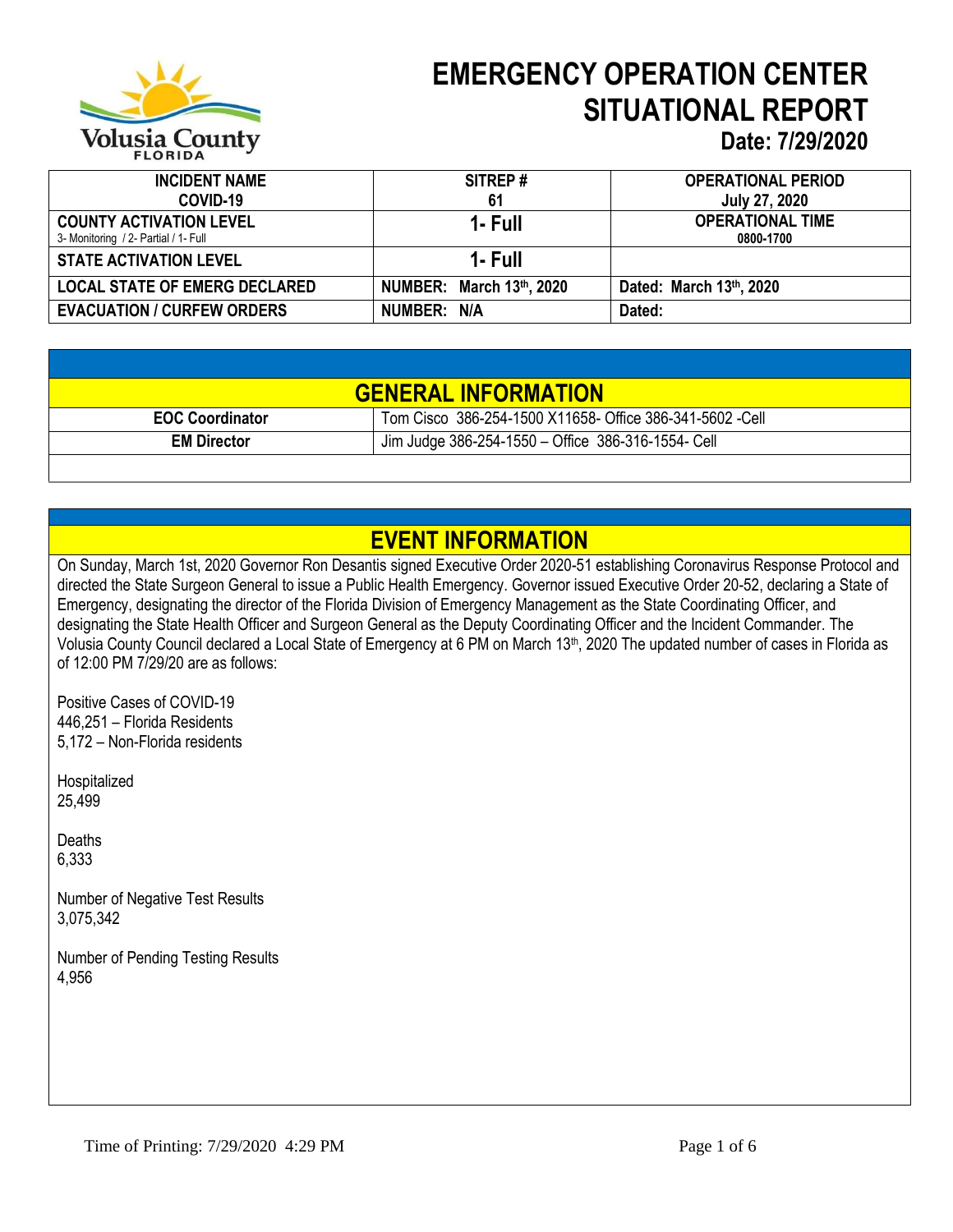Volusia County Emergency Management is in constant communication with the Florida Department of Health and working with partners to deliver timely and accurate information on COVID-19. As the situation develops, Volusia County Emergency Management is ready to activate the EOC and provide support for the Department of Health and is in the process of identifying the schedule and resources needed for a full activation in the event that it is requested.

- There are **6,572 confirmed** cases of COVID-19 in Volusia County.
- Emergency Management is participating in weekly state calls, as well as monitoring the CDC and the Florida Department of Health (FDOH) websites for updated guidance.
- Public messaging is being coordinated by the Volusia County Public Information Network (PIN) and Volusia County Health.
- Review Continuity of Operations/ Continuity of Government plans.
- Identify which essential functions can be done virtually and which require a physical presence
- Impacts on leave policy (sick, vacation, etc.)
- Identify triggers, thresholds and decision authority for telecommuting and evaluate information technology options and capacity to support it.
- Identify any financial needs for COVID-19 response.
- Proactively contact health care facilities (nursing homes, assisted living facilities) for status updates, any unmet needs.
- Assess and acquire or order any needed EOC Supplies.

|                    |                       | <b>ILLNESS REPORT</b>               |                         |                                       |
|--------------------|-----------------------|-------------------------------------|-------------------------|---------------------------------------|
| <b>Total Tests</b> | <b>Negative Tests</b> | <b>Confirmed</b><br><b>Positive</b> | <b>Hospitalizations</b> | <b>Confirmed</b><br><b>Fatalities</b> |
| 64,736             | 58,093                | 6,572                               | 493                     | 107                                   |
|                    |                       |                                     |                         |                                       |
|                    |                       |                                     |                         |                                       |
|                    |                       | <b>CASES BY ZIPCODES</b>            |                         |                                       |
| 32114              | 32117                 | 32118                               | 32119                   | 32124                                 |
| 458                | 588                   | 122                                 | 176                     | 208                                   |
| 32127              | 32128                 | 32129                               | 32132                   | 32141                                 |
| 169                | 143                   | 143                                 | 52                      | 101                                   |
| 32168              | 32169                 | 32174                               | 32176                   | 32180                                 |
| 204                | 104                   | 481                                 | 91                      | 121                                   |
| 32713              | 32720                 | 32724                               | 32725                   | 32738                                 |
| 267                | 507                   | 624                                 | 714                     | 562                                   |
| 32744              | 32759                 | 32763                               | 32130                   | 32190                                 |
| 28                 | 15                    | 414                                 | 97                      | 45                                    |
| 32764              | 32102                 |                                     |                         |                                       |
| 27                 | $\leq 5$              |                                     |                         |                                       |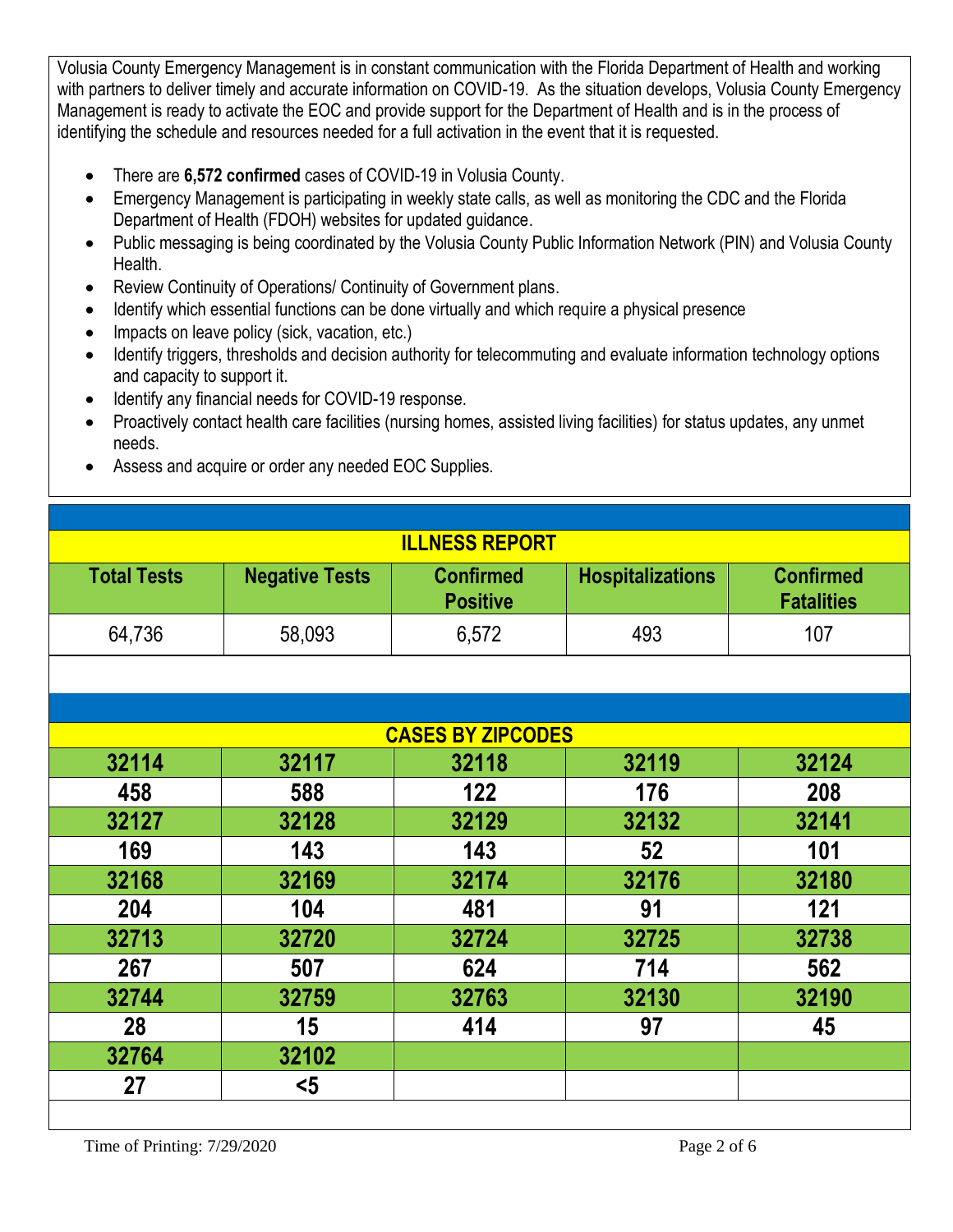# **DAILY BRIEFING SCHEDULE**

| Manager's Advisory Group meeting                  |            |
|---------------------------------------------------|------------|
| Press Conference                                  |            |
|                                                   |            |
| <b>COVID-19 County EM Situational Call Update</b> | M W F 1115 |
| <b>City Manager Call</b>                          | W 900      |
|                                                   |            |
|                                                   |            |
|                                                   |            |

| <b>MEDIA / RUMOR CONTROL INFO</b> |               |                |  |
|-----------------------------------|---------------|----------------|--|
| County PIO Activated:             | Yes           |                |  |
| Sheriff's Office PIO Activated:   | No.           |                |  |
| Media Releases                    | Date / Time:  |                |  |
| <b>Rumor Control Hotline</b>      | Not Activated |                |  |
| Citizens Information Line         | Not Activated | 1-866-345-0345 |  |

### **PUBLIC INFORMATION**

**Volusia County:**

**Emergency Operations Center Activation: 386-254-1500**

**Citizens Information Center: 866-345-0345 Closed**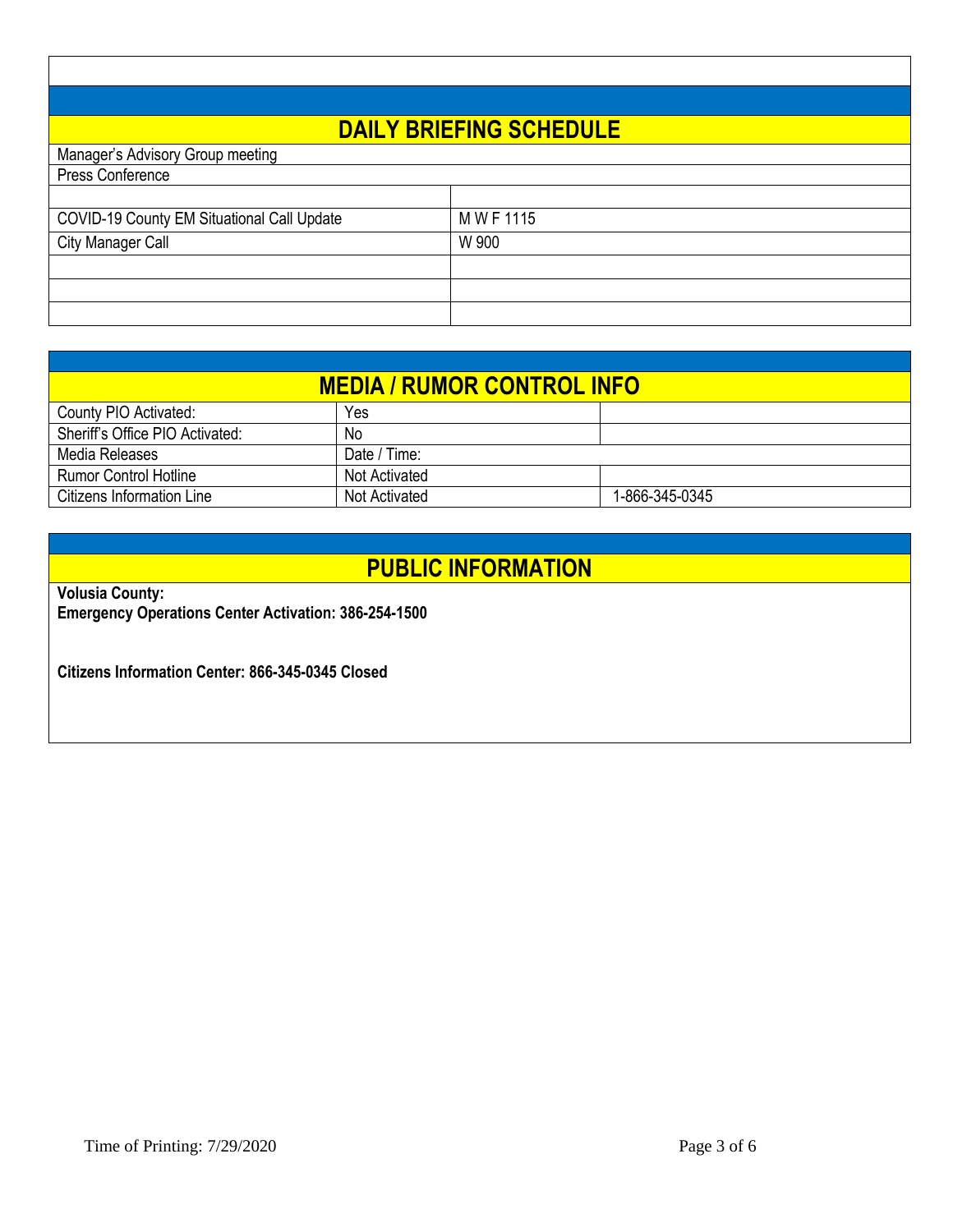| <b>GOVERNMENT STATUS</b>                                |               |                                                                                                        |  |
|---------------------------------------------------------|---------------|--------------------------------------------------------------------------------------------------------|--|
| <b>Government Jurisdiction /</b><br><b>Municipality</b> | <b>Status</b> | <b>Notes</b>                                                                                           |  |
| <b>Volusia County Government</b>                        | Open          | Opens back to the public 6/1/20                                                                        |  |
| <b>Volusia County Public Schools</b>                    | Open          | School ends 5/29/2020                                                                                  |  |
| Volusia County Court House                              | Open          | Opens back to the public 6/1/20                                                                        |  |
| Daytona Beach                                           | Open          | Opens back to the public 6/1/20, mandated mask to be worn<br>when social distancing cannot take place. |  |
| Daytona Beach Shores                                    | Open          | Opens back to the public 6/1/20                                                                        |  |
| DeBary                                                  | Open          | Opens back to the public 6/1/20                                                                        |  |
| DeLand                                                  | Open          | Opens back to the public 6/1/20                                                                        |  |
| Deltona                                                 | Open          | Opens back to the public 6/1/20                                                                        |  |
| Edgewater                                               | Open          | Opens back to the public 6/1/20                                                                        |  |
| Holly Hill                                              | Open          | Opens back to the public 6/1/20                                                                        |  |
| Lake Helen                                              | Open          | Opens back to the public 6/1/20                                                                        |  |
| New Smyrna                                              | Open          | Opens back to the public 6/1/20                                                                        |  |
| Ormond Beach                                            | Open          | Opens back to the public 6/1/20                                                                        |  |
| Orange City                                             | Open          | Opens back to the public 6/1/20                                                                        |  |
| Oak Hill                                                | Open          | Opens back to the public 6/1/20                                                                        |  |
| Pierson                                                 | Open          | Opens back to the public 6/1/20                                                                        |  |
| Ponce Inlet                                             | Open          | Opens back to the public 6/1/20                                                                        |  |
| Port Orange                                             | Open          | Opens back to the public 6/1/20                                                                        |  |
| South Daytona                                           | Open          | Opens back to the public 6/1/20                                                                        |  |

|                                             |               | <b>Colleges/Universities</b>                                                                                                                                                                                                         |
|---------------------------------------------|---------------|--------------------------------------------------------------------------------------------------------------------------------------------------------------------------------------------------------------------------------------|
| <b>School</b>                               | <b>Status</b> | <b>Notes</b>                                                                                                                                                                                                                         |
| Bethune Cookman                             | Open          | All buildings locked.<br>Teaching remotely<br>All classes will remain online through the rest of the semester.<br>Staff are on staggered schedules, working remotely, and rotating<br>schedules.<br>Check out process completed 3/29 |
| <b>Embry Riddle Aeronautical University</b> | Open          | All academic classes moved online<br>Residential facilities closed 3/29/20. Students will return to campus<br>6/30/20                                                                                                                |
| Daytona State                               |               |                                                                                                                                                                                                                                      |
| <b>Stetson University</b>                   | Operational   | Teaching online<br>Essential Personnel on campus only beginning 3/30<br>Student housing closed 3/30                                                                                                                                  |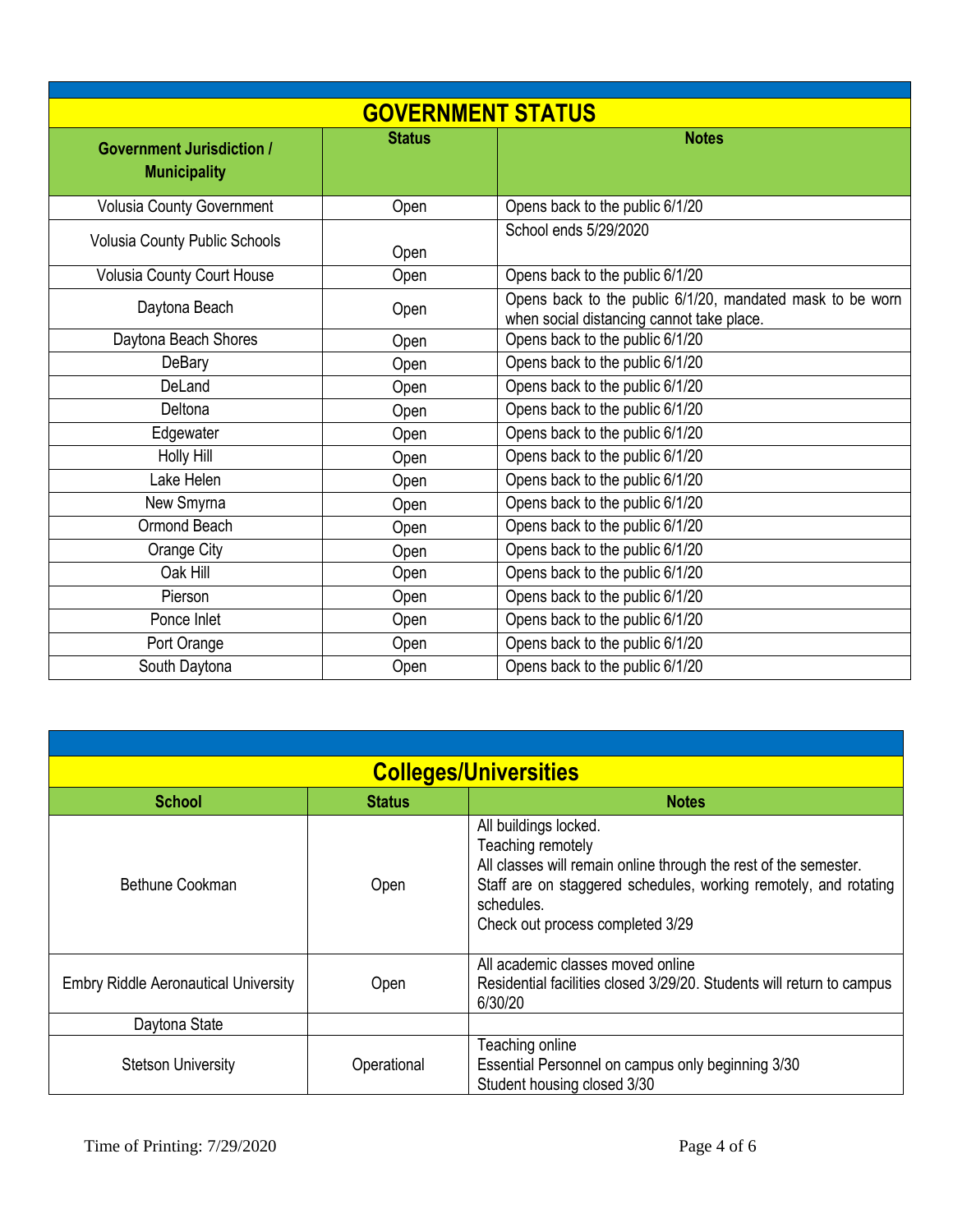|                                     |               | <b>TRANSPORTATION STATUS (ESF1)</b>              |
|-------------------------------------|---------------|--------------------------------------------------|
| <b>Transportation</b>               | <b>Status</b> | <b>Contact Info</b>                              |
| Daytona Beach International Airport | Operational   |                                                  |
| <b>SunRail</b>                      | Operational   |                                                  |
| Votran                              | Operational   | Votran returns to charging normal fare to routes |

|                 | <b>SHELTER STATUS (ESF 6, 8 &amp; 20) IF NEEDED</b>                                                          |                                               |                     |  |
|-----------------|--------------------------------------------------------------------------------------------------------------|-----------------------------------------------|---------------------|--|
|                 | <b>Population at Shelter</b><br><b>Special Needs Shelters / Pets</b><br><b>Contact Info</b><br><b>Status</b> |                                               |                     |  |
|                 |                                                                                                              |                                               |                     |  |
|                 |                                                                                                              |                                               | <b>Contact Info</b> |  |
|                 |                                                                                                              | <b>Population at Shelter</b><br><b>Status</b> |                     |  |
|                 |                                                                                                              |                                               |                     |  |
|                 | <b>Points of Dispensing (POD) ESF 8</b>                                                                      |                                               |                     |  |
| <b>Location</b> | <b>Status</b><br><b>Contact Info</b>                                                                         |                                               |                     |  |
|                 |                                                                                                              |                                               |                     |  |
|                 |                                                                                                              |                                               |                     |  |

|                                           | <b>ANIMAL ISSUES (ESF17) IF NEEDED</b> |  |
|-------------------------------------------|----------------------------------------|--|
| Status<br><b>Contact Info</b><br>Location |                                        |  |
|                                           |                                        |  |

| <b>NEXT UPDATE</b>                                                                                                                   |
|--------------------------------------------------------------------------------------------------------------------------------------|
| <b>July 31, 2020</b>                                                                                                                 |
| Situation reports will be used during monitoring of an event. The information contained in this situation report is to inform public |
| safety agencies and is not intended for general public or media distribution. The general public and media can be referred to FDOH's |
| COVID-19 website http://www.floridahealth.gov/diseases-and-conditions/covid-19/ or contact FDOH's 24/7 COVID-19 call center at       |
| 866-779-6121 or via email at COVID-19@flhealth.gov                                                                                   |